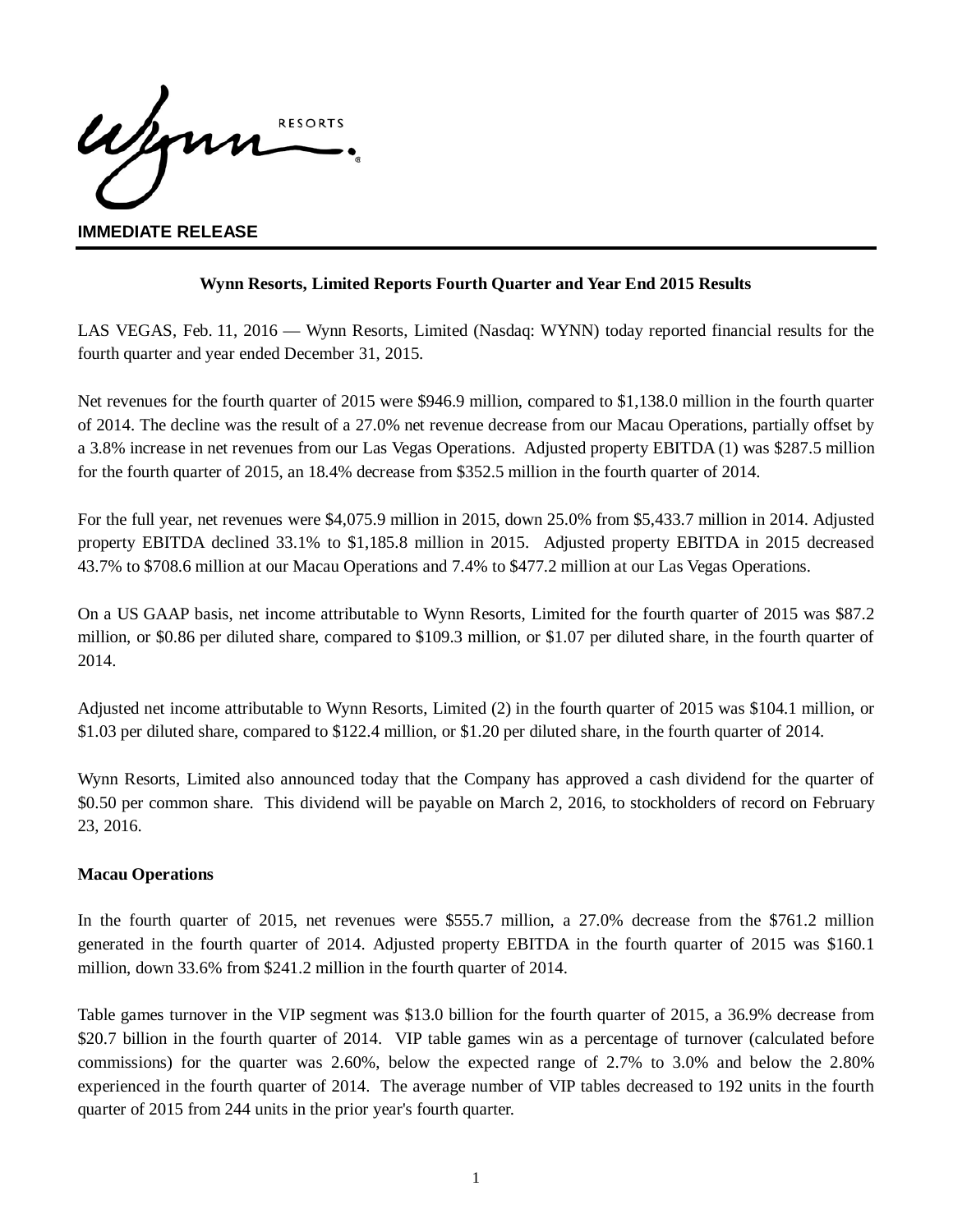Commencing in the second quarter of 2015, the Company included the amount of cash that is deposited in a gaming table's drop box plus cash chips purchased at the casino cage in the calculation of table drop in accordance with standard Macau industry practice. Table drop in the mass market segment was \$1,185.5 million in the fourth quarter of 2015, down 10.9% from the 2014 fourth quarter. Table games win in the mass market segment decreased by 8.2% to \$228.6 million in the fourth quarter of 2015. The mass market win percentage of 19.3% in the fourth quarter of 2015 increased from the 18.7% experienced in the fourth quarter of 2014.

Slot machine handle for the fourth quarter of 2015 declined 4.7% from the 2014 period to \$1,069.3 million, and slot win decreased by 9.8% to \$50.4 million.

For the fourth quarter of 2015, total non-casino revenues, before promotional allowances, decreased 21.2% during the quarter to \$75.6 million. We achieved an average daily rate ("ADR") of \$323, down 2.7% compared to the \$332 in the 2014 fourth quarter. Occupancy at Wynn Macau was 96.3%, down from 98.6% in the prior-year period. Revenue per available room ("REVPAR") decreased 5.2% to \$311 in the 2015 quarter from \$328 in last year's fourth quarter.

#### **Las Vegas Operations**

In the fourth quarter of 2015, net revenues were \$391.2 million, a 3.8% increase from \$376.8 million in the fourth quarter of 2014. Adjusted property EBITDA in the fourth quarter of 2015 was \$127.4 million, up 14.5% from \$111.2 million in the fourth quarter of 2014.

Net casino revenues in the fourth quarter of 2015 were flat at \$170.9 million, compared to the fourth quarter of 2014 at \$171.0 million. Table games drop of \$485.7 million was down 24.0% from \$639.0 million in the 2014 quarter. Table games win percentage was 28.7%, above the property's expected range of 21% to 25% and above the 24.0% in the 2014 quarter. Slot machine handle of \$730.7 million was 5.1% below the \$769.8 million in the comparable period of 2014, and slot win was up 11.0% to \$52.6 million.

For the fourth quarter of 2015, total non-casino revenues, before promotional allowances, increased 2.7% from the fourth quarter of 2014 to \$263.0 million.

Room revenues increased 6.7% to \$101.9 million during the quarter, versus \$95.5 million in the fourth quarter of 2014. Occupancy decreased to 81.1% from 82.1% and ADR increased 7.7% to \$292 from \$271. REVPAR was \$237 in the 2015 fourth quarter, 6.8% above the \$222 reported in the prior-year quarter.

Food and beverage revenues in the fourth quarter of 2015 were \$101.1 million, down 2.1% compared to the 2014 fourth quarter. Entertainment, retail and other revenues increased 4.5% to \$60.0 million.

### **Wynn Palace Project in Macau**

The Company is currently constructing Wynn Palace, a fully integrated resort featuring a 1,700-room hotel, a performance lake, and a wide range of amenities, including meeting, retail, food-and-beverage, and gaming space, in the Cotai area of Macau. In July 2013, we signed a \$2.6 billion guaranteed maximum price (GMP) contract for the project's construction. The total project budget, including construction costs, capitalized interest, pre-opening expenses, land costs and financing fees, is approximately \$4.1 billion.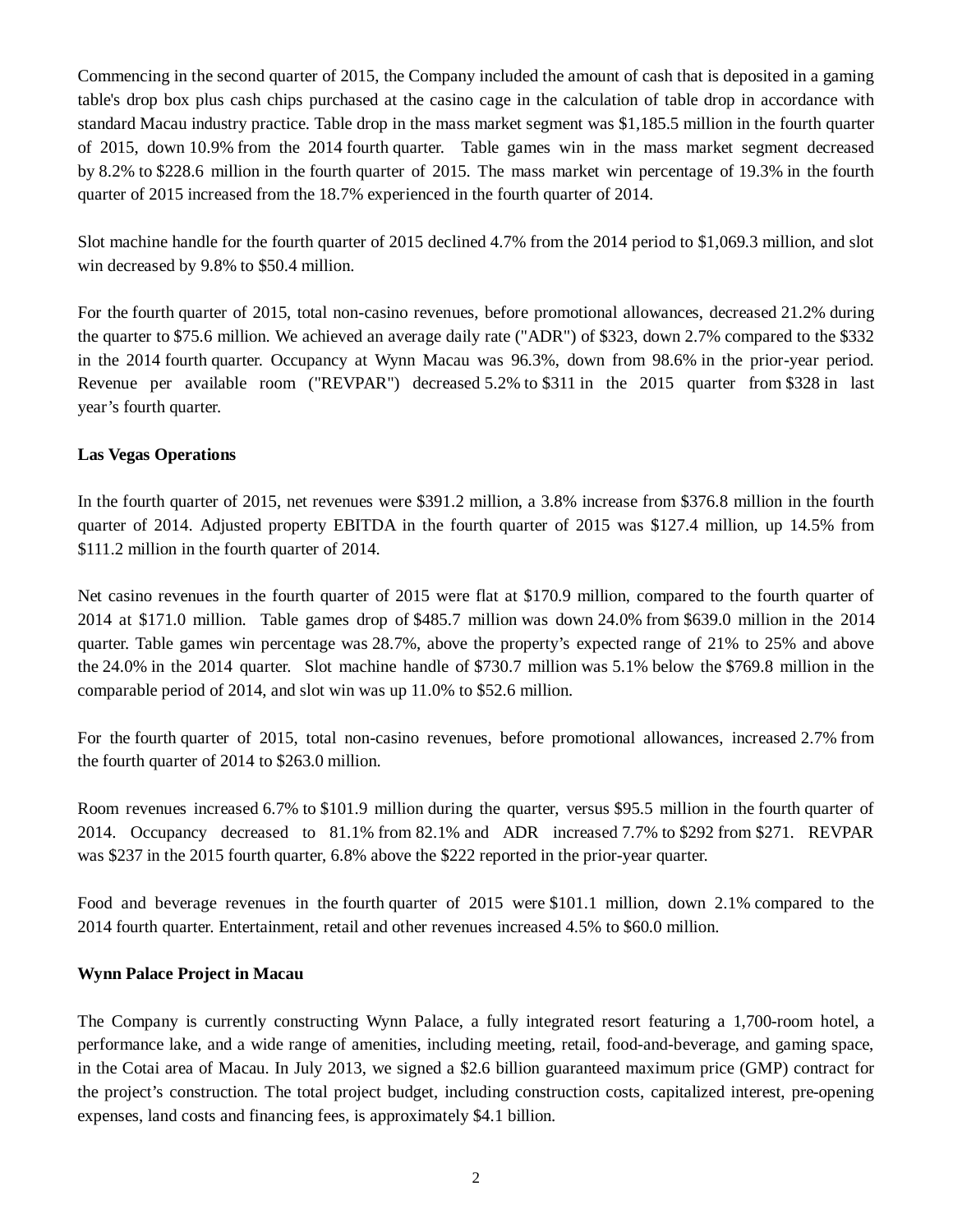During the fourth quarter of 2015, we invested approximately \$433.4 million in our Cotai project, taking the total investment to date to \$3.5 billion.

### **Wynn Project in Massachusetts**

In November 2014, we were awarded a gaming license to develop and construct an integrated resort in Everett, Massachusetts, adjacent to Boston. The resort will be located on a 33-acre site along the Mystic River. The resort will contain a hotel, a waterfront boardwalk, meeting space, a casino, a spa, retail offerings, and food-and-beverage outlets. During the fourth quarter of 2015, we began site remediation, site preparation and pre-construction activities.

## **Balance Sheet and Other**

Our cash and cash equivalents and investment securities at December 31, 2015 totaled \$2.3 billion.

Total debt outstanding at the end of the quarter was \$9.2 billion, including \$4.1 billion of Wynn Macau debt, \$3.2 billion of Wynn Las Vegas debt and \$1.9 billion of debt at the parent company and other.

During the 2015 year-end close process, the Company identified a \$33.8 million decrease in the fair value of the Redemption Note, resulting in an increase to net income attributable to Wynn Resorts, Limited of \$22.4 million that should have been recorded during the three months ended September 30, 2015. While the Company determined these amounts were immaterial, considering both quantitative and qualitative factors, it has elected to revise the amounts in the three months ended September 30, 2015, and will include disclosure of the adjustments in the Company's Annual Report on Form 10-K for the year ended December 31, 2015. These non-cash amounts do not affect the Consolidated Statements of Operations for the year ended December 31, 2015 or adjusted property EBITDA, adjusted net income attributable to Wynn Resorts, Limited or adjusted net income per diluted share for the three months ended September 30, 2015 and December 31, 2015.

#### **Conference Call Information**

The Company will hold a conference call to discuss its results on February 11, 2016 at 1:30 p.m. PT (4:30 p.m. ET). Interested parties are invited to join the call by accessing a live audio webcast at [http://www.wynnresorts.com.](http://www.wynnresorts.com/)

#### **Forward-looking Statements**

This release contains forward-looking statements regarding operating trends and future results of operations. Such forward-looking statements are subject to a number of risks and uncertainties that could cause actual results to differ materially from those we express in these forward-looking statements, including, but not limited to, our dependence on existing management, results of regulatory or enforcement actions and probity investigations, pending or future legal proceedings, uncertainties over the development and success of new gaming and resort properties, adverse tourism trends, general global macroeconomic conditions, changes in gaming laws or regulations, volatility and weakness in world-wide credit and financial markets, and our substantial indebtedness and leverage. Additional information concerning potential factors that could affect the Company's financial results is included in the Company's Annual Report on Form 10-K for the year ended December 31, 2014 and the Company's other periodic reports filed with the Securities and Exchange Commission. The Company is under no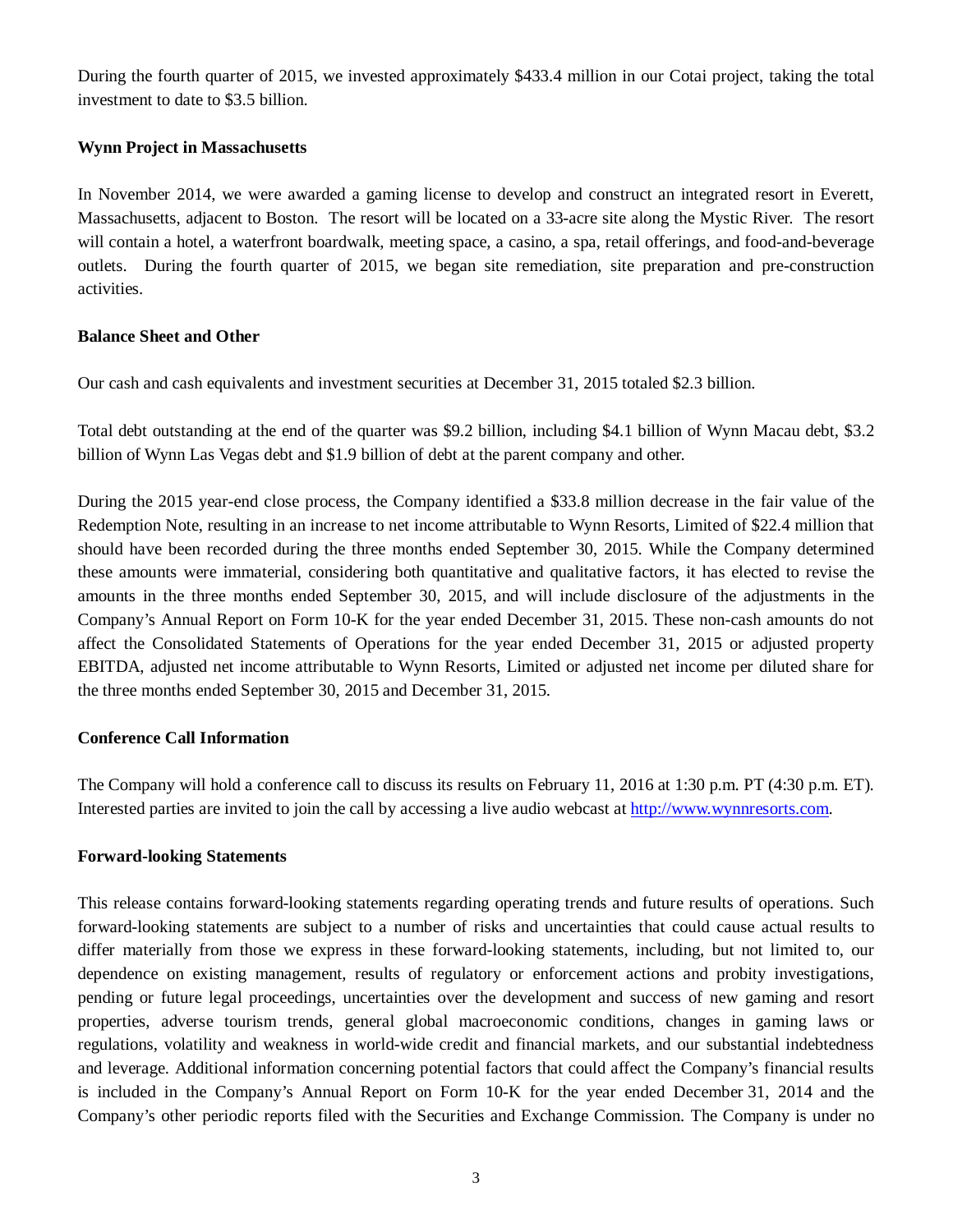obligation to (and expressly disclaims any such obligation to) update or revise its forward-looking statements as a result of new information, future events or otherwise.

#### **Non-GAAP Financial Measures**

(1) "Adjusted property EBITDA" is net income before interest, taxes, depreciation and amortization, pre-opening costs, property charges and other, management and license fees, corporate expenses and other, intercompany golf course and water rights leases, stock-based compensation, loss on extinguishment of debt, change in interest rate swap fair value, change in Redemption Note fair value and other non-operating income and expenses, and includes equity in income from unconsolidated affiliates. Adjusted property EBITDA is presented exclusively as a supplemental disclosure because management believes that it is widely used to measure the performance, and as a basis for valuation, of gaming companies. Management uses adjusted property EBITDA as a measure of the operating performance of its segments and to compare the operating performance of its properties with those of its competitors. The Company also presents adjusted property EBITDA because it is used by some investors as a way to measure a company's ability to incur and service debt, make capital expenditures and meet working capital requirements. Gaming companies have historically reported EBITDA as a supplement to financial measures in accordance with U.S. generally accepted accounting principles ("GAAP"). In order to view the operations of their casinos on a more stand-alone basis, gaming companies, including Wynn Resorts, Limited, have historically excluded from their EBITDA calculations pre-opening expenses, property charges, corporate expenses and stockbased compensation, that do not relate to the management of specific casino properties. However, adjusted property EBITDA should not be considered as an alternative to operating income as an indicator of the Company's performance, as an alternative to cash flows from operating activities as a measure of liquidity, or as an alternative to any other measure determined in accordance with GAAP. Unlike net income, adjusted property EBITDA does not include depreciation or interest expense and therefore does not reflect current or future capital expenditures or the cost of capital. The Company has significant uses of cash flows, including capital expenditures, interest payments, debt principal repayments, taxes and other non-recurring charges, which are not reflected in adjusted property EBITDA. Also, Wynn Resorts' calculation of adjusted property EBITDA may be different from the calculation methods used by other companies and, therefore, comparability may be limited.

(2) "Adjusted net income attributable to Wynn Resorts, Limited" is net income before pre-opening costs, loss on extinguishment of debt, change in interest rate swap fair value, change in Redemption Note fair value, and property charges and other, net of noncontrolling interest and taxes in respective jurisdictions. Adjusted net income attributable to Wynn Resorts, Limited and adjusted net income attributable to Wynn Resorts, Limited per diluted share ("adjusted EPS") are presented as supplemental disclosures because management believes that these non-GAAP financial measures are widely used to measure the performance, and as a principal basis for valuation, of gaming companies. These measures are used by management and/or evaluated by some investors, in addition to income and EPS computed in accordance with GAAP, as an additional basis for assessing period-to-period results of our business. Adjusted net income attributable to Wynn Resorts, Limited and adjusted net income attributable to Wynn Resorts, Limited per diluted share may be different from the calculation methods used by other companies and, therefore, comparability may be limited.

The Company has included schedules in the tables that accompany this release that reconcile (i) net income attributable to Wynn Resorts, Limited to adjusted net income attributable to Wynn Resorts, Limited, (ii) operating income to adjusted property EBITDA, and (iii) adjusted property EBITDA to net income attributable to Wynn Resorts, Limited.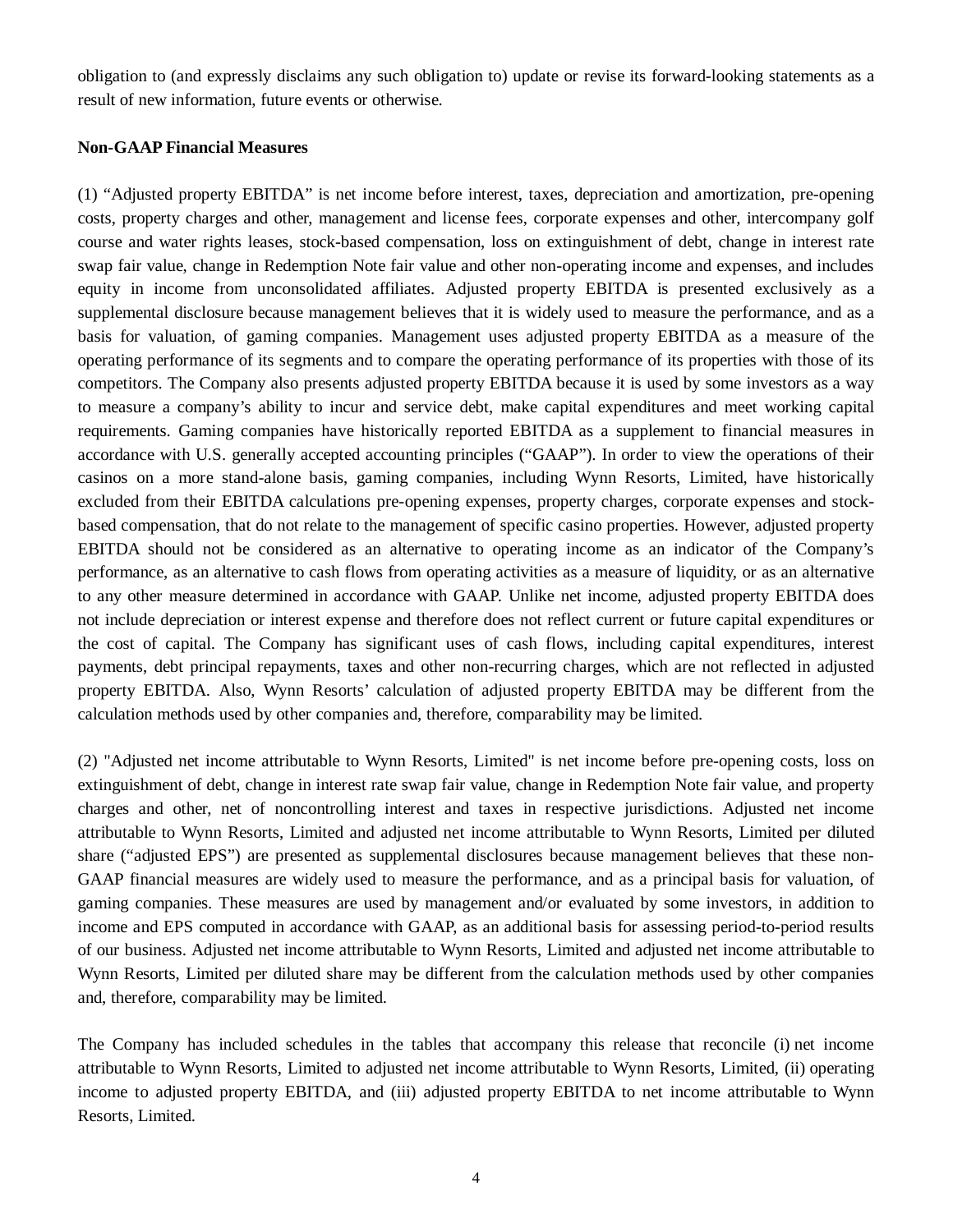# **WYNN RESORTS, LIMITED AND SUBSIDIARIES CONSOLIDATED STATEMENTS OF INCOME**

# **(in thousands, except per share data)**

# **(unaudited)**

|                                                                                                 | Three Months Ended December 31, |                    |               | <b>Twelve Months Ended December 31,</b> |                                |  |              |
|-------------------------------------------------------------------------------------------------|---------------------------------|--------------------|---------------|-----------------------------------------|--------------------------------|--|--------------|
|                                                                                                 |                                 | 2015               |               | 2014                                    | 2015                           |  | 2014         |
| Operating revenues:                                                                             |                                 |                    |               |                                         |                                |  |              |
| Casino                                                                                          | \$                              | 692,098 \$         |               | 884,664 \$                              | 2,932,419 \$                   |  | 4,274,221    |
| Rooms                                                                                           |                                 | 133,073            |               | 129,197                                 | 538,500                        |  | 542,762      |
| Food and beverage                                                                               |                                 | 119,768            |               | 128,025                                 | 597,080                        |  | 604,701      |
| Entertainment, retail and other                                                                 |                                 | 85,779             |               | 94,770                                  | 350,622                        |  | 401,181      |
| Gross revenues                                                                                  |                                 | 1,030,718          |               | 1,236,656                               | 4,418,621                      |  | 5,822,865    |
| Less: promotional allowances                                                                    |                                 | (83, 816)          |               | (98, 681)                               | (342, 738)                     |  | (389, 204)   |
| Net revenues                                                                                    |                                 | 946,902            |               | 1,137,975                               | 4,075,883                      |  | 5,433,661    |
| Operating costs and expenses:                                                                   |                                 |                    |               |                                         |                                |  |              |
| Casino                                                                                          |                                 | 426,932            |               | 554,583                                 | 1,862,687                      |  | 2,667,013    |
| Rooms                                                                                           |                                 | 37,446             |               | 36,099                                  | 149,009                        |  | 148,338      |
| Food and beverage                                                                               |                                 | 72,727             |               | 70,353                                  | 361,246                        |  | 337,206      |
| Entertainment, retail and other                                                                 |                                 | 38,878             |               | 38,729                                  | 157,432                        |  | 163,754      |
| General and administrative                                                                      |                                 | 112,247            |               | 125,833                                 | 464,793                        |  | 492,464      |
| Provision (benefit) for doubtful accounts                                                       |                                 | (2, 151)           |               | 4,649                                   | 11,115                         |  | 3,906        |
| Pre-opening costs                                                                               |                                 | 25,190             |               | 15,354                                  | 77,623                         |  | 30,146       |
| Depreciation and amortization                                                                   |                                 | 77,201             |               | 80,082                                  | 322,629                        |  | 314,119      |
| Property charges and other                                                                      |                                 | 6,572              |               | (3,237)                                 | 10,535                         |  | 10,437       |
| Total operating costs and expenses                                                              |                                 | 795,042            |               | 922,445                                 | 3,417,069                      |  | 4,167,383    |
| Operating income                                                                                |                                 | 151,860            |               | 215,530                                 | 658,814                        |  | 1,266,278    |
| Other income (expense):                                                                         |                                 |                    |               |                                         |                                |  |              |
| Interest income                                                                                 |                                 | 2,574              |               | 4,369                                   | 7,229                          |  | 20,441       |
| Interest expense, net of capitalized interest                                                   |                                 | (73,608)           |               | (78,993)                                | (300, 906)                     |  | (315,062)    |
| Change in swap fair value                                                                       |                                 | 1,710              |               | (2,942)                                 | (5,300)                        |  | (4, 393)     |
| Decrease in Redemption Note fair value                                                          |                                 | 4,553              |               |                                         | 52,041                         |  |              |
| Loss on extinguishment of debt                                                                  |                                 |                    |               | (2,213)                                 | (126,004)                      |  | (9, 569)     |
| Equity in income from unconsolidated affiliates                                                 |                                 | 1,755              |               | 176                                     | 1,823                          |  | 1,349        |
| Other                                                                                           |                                 | (240)              |               | 223                                     | 1,550                          |  | (182)        |
| Other income (expense), net                                                                     |                                 | (63, 256)          |               | (79, 380)                               | (369, 567)                     |  | (307, 416)   |
| Income before income taxes                                                                      |                                 | 88,604             |               | 136,150                                 | 289,247                        |  | 958,862      |
| Benefit (provision) for income taxes                                                            |                                 | 16,190             |               | 12,043                                  | (7, 723)                       |  | 3,782        |
| Net income                                                                                      |                                 | 104,794            |               | 148,193                                 | 281,524                        |  | 962,644      |
| т.<br>Less: net income attributable to noncontrolling                                           |                                 |                    |               |                                         |                                |  |              |
| interests                                                                                       |                                 | (17,573)           |               | (38, 847)                               | (86, 234)                      |  | (231,090)    |
| Net income attributable to Wynn Resorts, Limited                                                | $\mathcal{S}$                   | $87,221$ \$        |               | $109,346$ \$                            | $195,290$ \$                   |  | 731,554      |
| Basic and diluted income per common share:<br>Net income attributable to Wynn Resorts, Limited: |                                 |                    |               |                                         |                                |  |              |
|                                                                                                 |                                 |                    | $\mathcal{S}$ | $1.08$ \$                               |                                |  |              |
| <b>Basic</b><br>Diluted                                                                         | \$<br>\$                        | 0.86<br>$0.86$ \$  |               | $1.07 \text{ }$ \$                      | $1.93 \text{ } $$<br>$1.92$ \$ |  | 7.25<br>7.18 |
|                                                                                                 |                                 |                    |               |                                         |                                |  |              |
| Weighted average common shares outstanding:                                                     |                                 |                    |               |                                         |                                |  |              |
| <b>Basic</b>                                                                                    |                                 | 101,200<br>101,459 |               | 101,010<br>101,935                      | 101,163                        |  | 100,927      |
| Diluted                                                                                         |                                 |                    |               |                                         | 101,671                        |  | 101,931      |
| Dividends declared per common share                                                             | \$                              | 0.50 <sup>°</sup>  |               | 2.50 <sup>°</sup>                       | 3.00 $$$                       |  | 6.25         |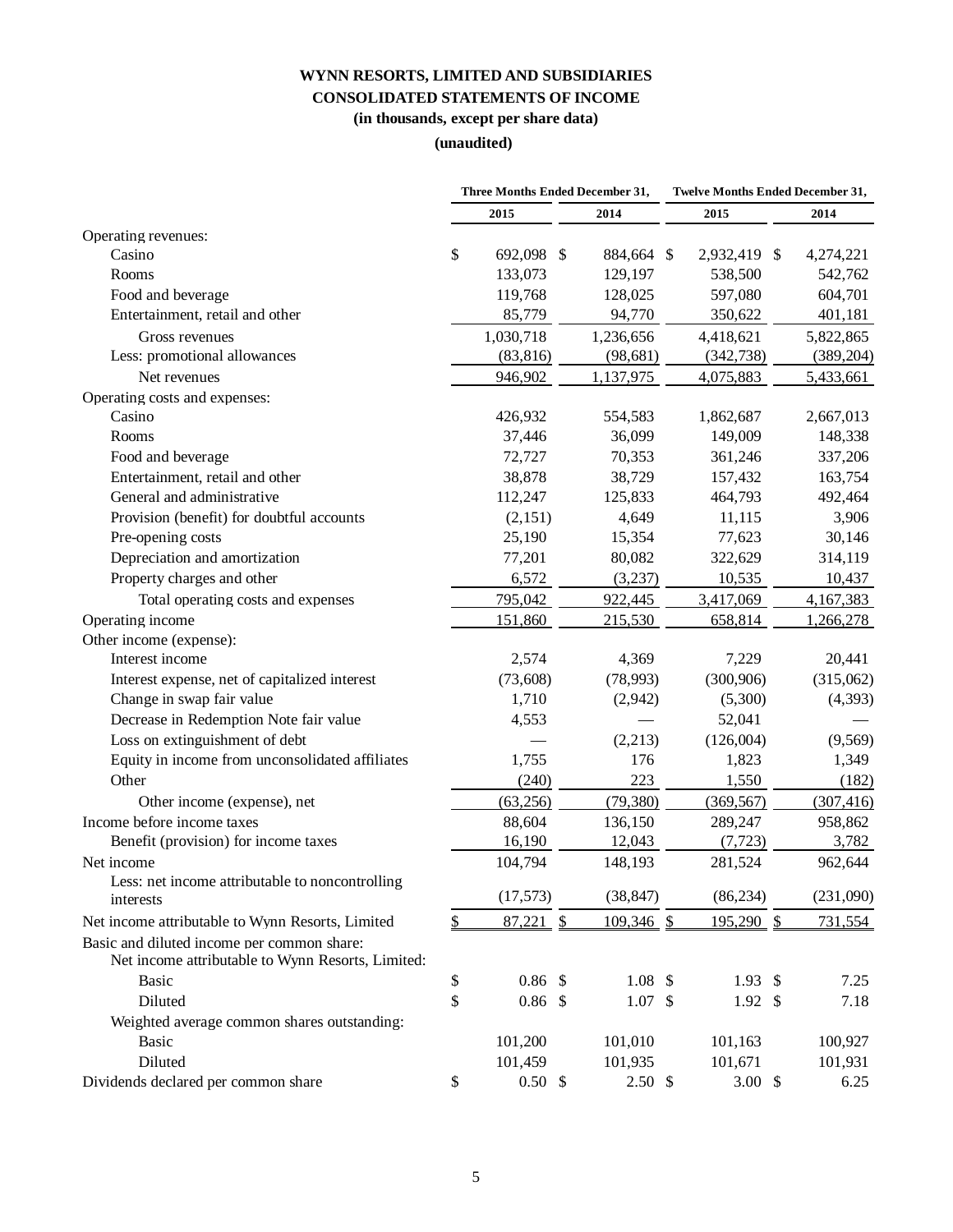# **WYNN RESORTS, LIMITED AND SUBSIDIARIES RECONCILIATION OF NET INCOME ATTRIBUTABLE TO WYNN RESORTS, LIMITED TO ADJUSTED NET INCOME ATTRIBUTABLE TO WYNN RESORTS, LIMITED**

#### **(in thousands, except per share data)**

**(unaudited)**

|                                                                                | Three Months Ended December 31, |                    |      |                    | <b>Twelve Months Ended December 31,</b> |                 |  |         |  |
|--------------------------------------------------------------------------------|---------------------------------|--------------------|------|--------------------|-----------------------------------------|-----------------|--|---------|--|
|                                                                                |                                 | 2015               |      | 2014               |                                         | 2015            |  | 2014    |  |
| Net income attributable to Wynn Resorts, Limited                               | \$                              | 87,221             | - \$ | 109,346 \$         |                                         | 195,290 \$      |  | 731,554 |  |
| Pre-opening costs, net                                                         |                                 | 19,395             |      | 11,927             |                                         | 62,305          |  | 22,613  |  |
| Loss on extinguishment of debt, net                                            |                                 |                    |      | 1,826              |                                         | 125,434         |  | 7,894   |  |
| Change in swap fair value, net                                                 |                                 | (1,234)            |      | 2,124              |                                         | 3,826           |  | 3,175   |  |
| Decrease in Redemption Note fair value, net                                    |                                 | (3,756)            |      |                    |                                         | (42, 934)       |  |         |  |
| Property charges and other, net                                                |                                 | 2,458              |      | (2,778)            |                                         | 5,701           |  | 7,039   |  |
| Adjusted net income attributable to Wynn Resorts, Limited<br>(2)               |                                 | 104,084 \$         |      | 122,445 \$         |                                         | 349,622 \$      |  | 772,275 |  |
| Adjusted net income attributable to Wynn Resorts, Limited<br>per diluted share |                                 | $1.03 \text{ }$ \$ |      | $1.20 \text{ }$ \$ |                                         | 3.44 $\sqrt{s}$ |  | 7.58    |  |
| Weighted average common shares outstanding - diluted                           |                                 | 101.459            |      | 101.935            |                                         | 101.671         |  | 101,931 |  |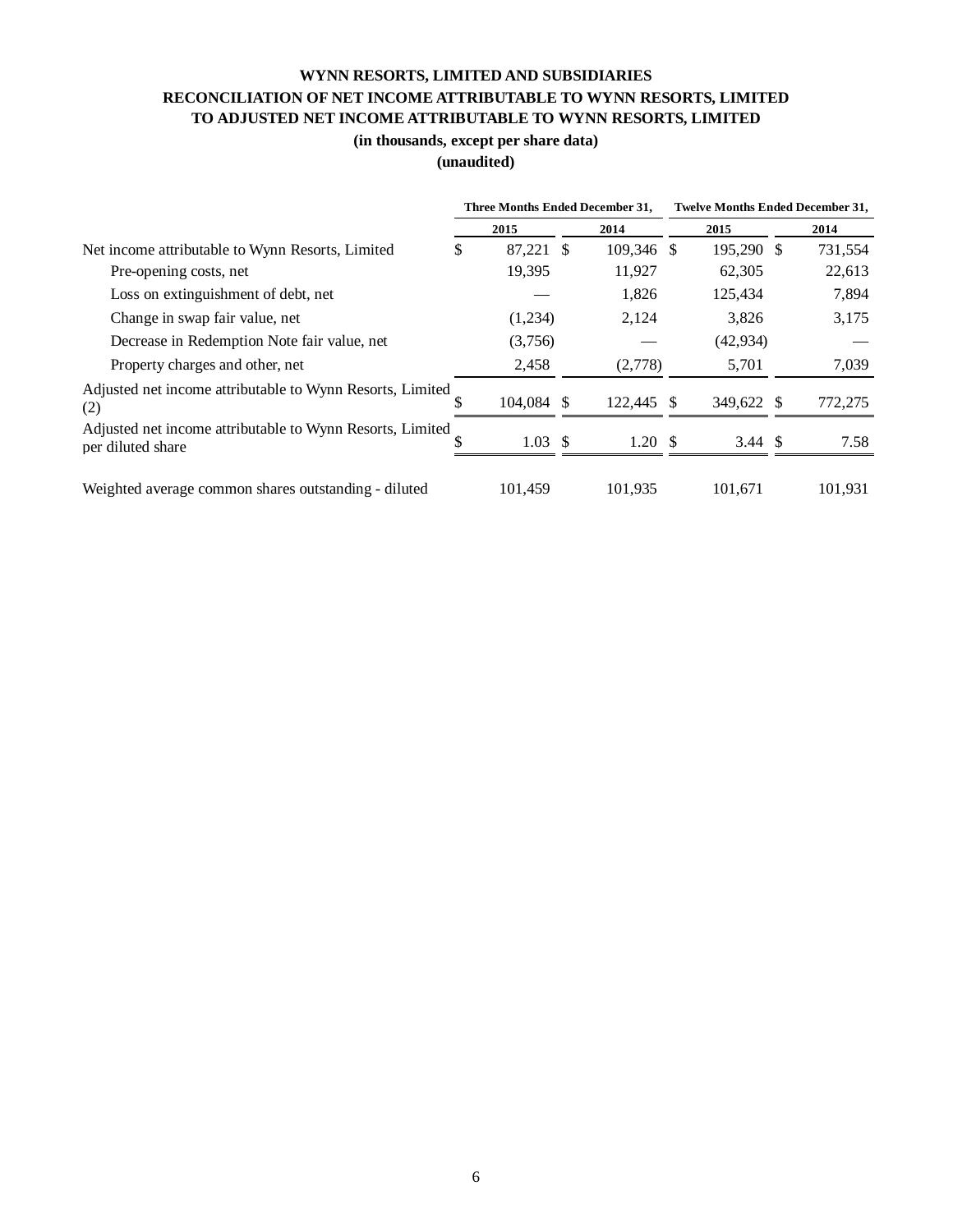# **WYNN RESORTS, LIMITED AND SUBSIDIARIES RECONCILIATION OF OPERATING INCOME TO ADJUSTED PROPERTY EBITDA AND ADJUSTED PROPERTY EBITDA TO NET INCOME ATTRIBUTABLE TO WYNN RESORTS, LIMITED**

# **(in thousands)**

#### **(unaudited)**

|                                                 | Three Months Ended December 31, 2015 |                            |  |                                       |    |                        |  |              |  |
|-------------------------------------------------|--------------------------------------|----------------------------|--|---------------------------------------|----|------------------------|--|--------------|--|
|                                                 |                                      | Macau<br><b>Operations</b> |  | <b>Las Vegas</b><br><b>Operations</b> |    | Corporate<br>and Other |  | <b>Total</b> |  |
| Operating income                                | \$                                   | 78,912 \$                  |  | 60,072 \$                             |    | 12,876 \$              |  | 151,860      |  |
| Pre-opening costs                               |                                      | 20,830                     |  |                                       |    | 4,360                  |  | 25,190       |  |
| Depreciation and amortization                   |                                      | 29,064                     |  | 45,277                                |    | 2,860                  |  | 77,201       |  |
| Property charges and other                      |                                      | 1,983                      |  | 2,260                                 |    | 2,329                  |  | 6,572        |  |
| Management and license fees                     |                                      | 20,970                     |  | 12,377                                |    | (33, 347)              |  |              |  |
| Corporate expenses and other                    |                                      | 4,755                      |  | 4,922                                 |    | 7.116                  |  | 16,793       |  |
| Stock-based compensation                        |                                      | 3,554                      |  | 720                                   |    | 3,806                  |  | 8,080        |  |
| Equity in income from unconsolidated affiliates |                                      |                            |  | 1,755                                 |    |                        |  | 1,755        |  |
| Adjusted Property EBITDA(1)                     | \$                                   | 160.068 \$                 |  | 127,383                               | -S |                        |  | 287,451      |  |

|                                                 | Three Months Ended December 31, 2014 |                                   |  |                                |   |                        |  |              |  |  |
|-------------------------------------------------|--------------------------------------|-----------------------------------|--|--------------------------------|---|------------------------|--|--------------|--|--|
|                                                 |                                      | <b>Macau</b><br><b>Operations</b> |  | Las Vegas<br><b>Operations</b> |   | Corporate<br>and Other |  | <b>Total</b> |  |  |
| Operating income                                | \$                                   | 157,608 \$                        |  | 51,619 \$                      |   | $6,303$ \$             |  | 215,530      |  |  |
| Pre-opening costs                               |                                      | 7,164                             |  | 4,250                          |   | 3,940                  |  | 15,354       |  |  |
| Depreciation and amortization                   |                                      | 32,814                            |  | 45,530                         |   | 1,738                  |  | 80,082       |  |  |
| Property charges and other                      |                                      | 1,042                             |  | (4,279)                        |   |                        |  | (3,237)      |  |  |
| Management and license fees                     |                                      | 29,576                            |  | 5,660                          |   | (35, 236)              |  |              |  |  |
| Corporate expenses and other                    |                                      | 6,936                             |  | 6,862                          |   | 14,315                 |  | 28,113       |  |  |
| Stock-based compensation                        |                                      | 6,084                             |  | 1,569                          |   | 8,787                  |  | 16,440       |  |  |
| Equity in income from unconsolidated affiliates |                                      |                                   |  | 23                             |   | 153                    |  | 176          |  |  |
| Adjusted Property EBITDA(1)                     |                                      | 241.224                           |  | 111,234                        | S |                        |  | 352,458      |  |  |

|                                                           | Three Months Ended December 31, |              |           |  |  |
|-----------------------------------------------------------|---------------------------------|--------------|-----------|--|--|
|                                                           |                                 | 2015         | 2014      |  |  |
| Adjusted Property EBITDA(1)                               | \$                              | 287,451 \$   | 352,458   |  |  |
| Pre-opening costs                                         |                                 | (25,190)     | (15,354)  |  |  |
| Depreciation and amortization                             |                                 | (77,201)     | (80,082)  |  |  |
| Property charges and other                                |                                 | (6,572)      | 3,237     |  |  |
| Corporate expenses and other                              |                                 | (16,793)     | (28, 113) |  |  |
| Stock-based compensation                                  |                                 | (8,080)      | (16, 440) |  |  |
| Interest income                                           |                                 | 2,574        | 4,369     |  |  |
| Interest expense, net of capitalized interest             |                                 | (73,608)     | (78,993)  |  |  |
| Change in swap fair value                                 |                                 | 1,710        | (2,942)   |  |  |
| Decrease in Redemption Note fair value                    |                                 | 4,553        |           |  |  |
| Loss on extinguishment of debt                            |                                 |              | (2,213)   |  |  |
| Other                                                     |                                 | (240)        | 223       |  |  |
| Benefit for income taxes                                  |                                 | 16,190       | 12,043    |  |  |
| Net income                                                |                                 | 104,794      | 148,193   |  |  |
| Less: net income attributable to noncontrolling interests |                                 | (17,573)     | (38, 847) |  |  |
| Net income attributable to Wynn Resorts, Limited          |                                 | 87,221<br>-S | 109,346   |  |  |
|                                                           |                                 |              |           |  |  |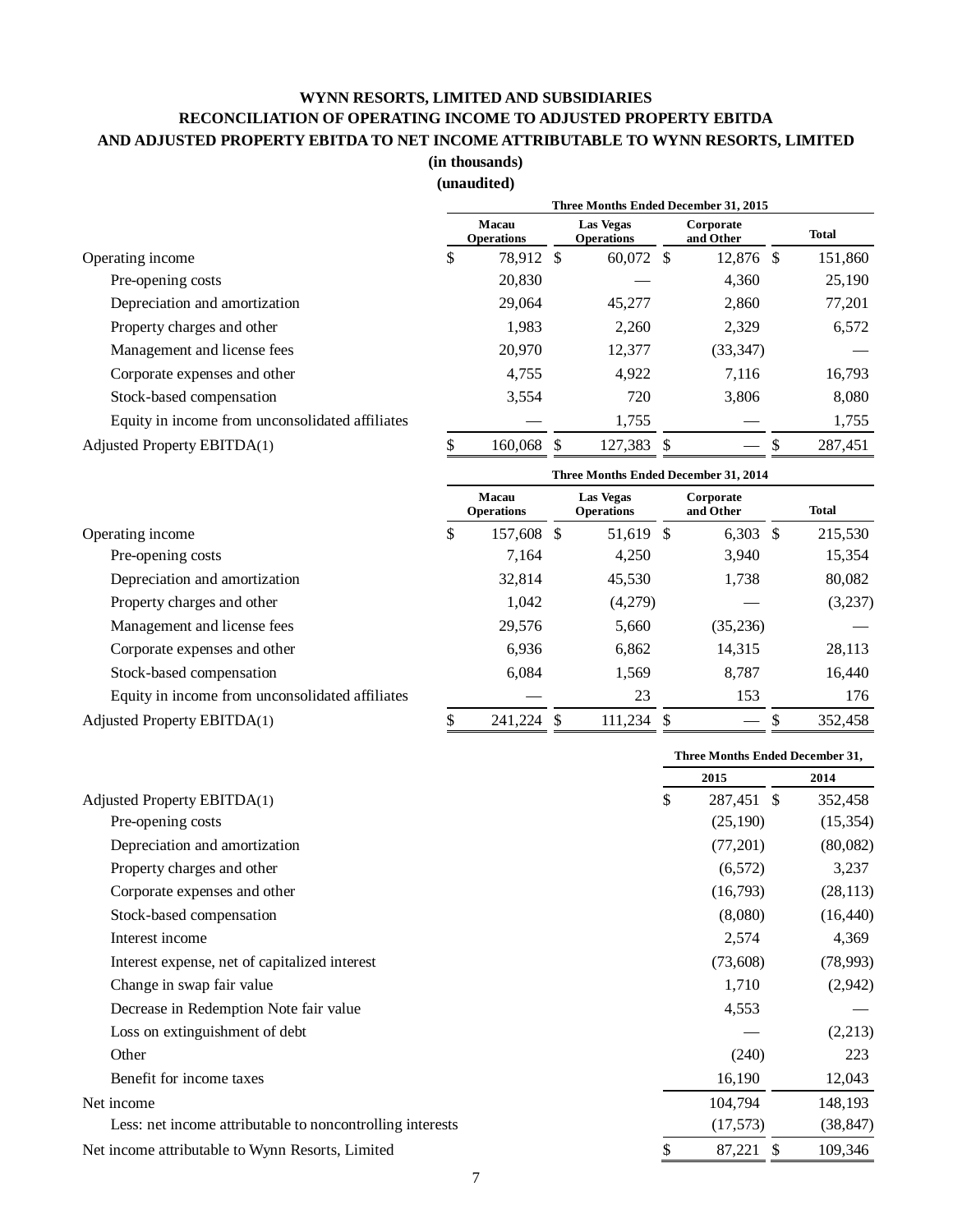# **WYNN RESORTS, LIMITED AND SUBSIDIARIES**

# **RECONCILIATION OF OPERATING INCOME TO ADJUSTED PROPERTY EBITDA**

# **AND ADJUSTED PROPERTY EBITDA TO NET INCOME ATTRIBUTABLE TO WYNN RESORTS, LIMITED**

## **(in thousands) (unaudited)**

|                                                 | <b>Twelve Months Ended December 31, 2015</b> |                                   |  |                                |   |                        |  |              |  |
|-------------------------------------------------|----------------------------------------------|-----------------------------------|--|--------------------------------|---|------------------------|--|--------------|--|
|                                                 |                                              | <b>Macau</b><br><b>Operations</b> |  | Las Vegas<br><b>Operations</b> |   | Corporate<br>and Other |  | <b>Total</b> |  |
| Operating income                                | \$                                           | 386,255 \$                        |  | 218,866 \$                     |   | 53,693 \$              |  | 658,814      |  |
| Pre-opening costs                               |                                              | 55,058                            |  |                                |   | 22,565                 |  | 77,623       |  |
| Depreciation and amortization                   |                                              | 130,565                           |  | 181,981                        |   | 10,083                 |  | 322,629      |  |
| Property charges and other                      |                                              | 4,568                             |  | 3,480                          |   | 2,487                  |  | 10,535       |  |
| Management and license fees                     |                                              | 94,271                            |  | 46,835                         |   | (141, 106)             |  |              |  |
| Corporate expenses and other                    |                                              | 22,206                            |  | 21.469                         |   | 32,404                 |  | 76,079       |  |
| Stock-based compensation                        |                                              | 15,700                            |  | 2,792                          |   | 19.794                 |  | 38,286       |  |
| Equity in income from unconsolidated affiliates |                                              |                                   |  | 1,743                          |   | 80                     |  | 1,823        |  |
| Adjusted Property EBITDA(1)                     |                                              | 708,623                           |  | 477,166                        | Ъ |                        |  | 1,185,789    |  |

|                                                 | <b>Twelve Months Ended December 31, 2014</b> |                            |  |                                |  |                        |   |              |  |
|-------------------------------------------------|----------------------------------------------|----------------------------|--|--------------------------------|--|------------------------|---|--------------|--|
|                                                 |                                              | Macau<br><b>Operations</b> |  | Las Vegas<br><b>Operations</b> |  | Corporate<br>and Other |   | <b>Total</b> |  |
| Operating income                                | \$                                           | 895,176 \$                 |  | 270,489 \$                     |  | 100,613                | S | 1,266,278    |  |
| Pre-opening costs                               |                                              | 21,956                     |  | 4.250                          |  | 3.940                  |   | 30,146       |  |
| Depreciation and amortization                   |                                              | 128.428                    |  | 179.394                        |  | 6,297                  |   | 314,119      |  |
| Property charges and other                      |                                              | 15,352                     |  | (4,915)                        |  |                        |   | 10,437       |  |
| Management and license fees                     |                                              | 148,039                    |  | 24,580                         |  | (172, 619)             |   |              |  |
| Corporate expenses and other                    |                                              | 36,207                     |  | 36.621                         |  | 38.967                 |   | 111,795      |  |
| Stock-based compensation                        |                                              | 12.924                     |  | 4.342                          |  | 21.888                 |   | 39,154       |  |
| Equity in income from unconsolidated affiliates |                                              |                            |  | 435                            |  | 914                    |   | 1,349        |  |
| Adjusted Property EBITDA(1)                     |                                              | 1,258,082                  |  | 515,196 \$                     |  |                        |   | 1,773,278    |  |

|                                                              |     | <b>Twelve Months Ended December 31,</b> |            |  |  |  |
|--------------------------------------------------------------|-----|-----------------------------------------|------------|--|--|--|
|                                                              |     | 2015                                    | 2014       |  |  |  |
| Adjusted Property EBITDA(1)                                  | \$. | 1,185,789 \$                            | 1,773,278  |  |  |  |
| Pre-opening costs                                            |     | (77, 623)                               | (30, 146)  |  |  |  |
| Depreciation and amortization                                |     | (322, 629)                              | (314, 119) |  |  |  |
| Property charges and other                                   |     | (10, 535)                               | (10, 437)  |  |  |  |
| Corporate expenses and other                                 |     | (76,079)                                | (111,795)  |  |  |  |
| Stock-based compensation                                     |     | (38, 286)                               | (39, 154)  |  |  |  |
| Interest income                                              |     | 7,229                                   | 20,441     |  |  |  |
| Interest expense, net of capitalized interest                |     | (300, 906)                              | (315,062)  |  |  |  |
| Change in swap fair value                                    |     | (5,300)                                 | (4,393)    |  |  |  |
| Decrease in Redemption Note fair value                       |     | 52,041                                  |            |  |  |  |
| Loss on extinguishment of debt                               |     | (126,004)                               | (9,569)    |  |  |  |
| Other                                                        |     | 1,550                                   | (182)      |  |  |  |
| Benefit (provision) for income taxes                         |     | (7, 723)                                | 3,782      |  |  |  |
| Net income                                                   |     | 281,524                                 | 962,644    |  |  |  |
| Less: net income attributable to noncontrolling<br>interests |     | (86, 234)                               | (231,090)  |  |  |  |
| Net income attributable to Wynn Resorts, Limited             |     | 195,290 \$                              | 731,554    |  |  |  |
|                                                              |     |                                         |            |  |  |  |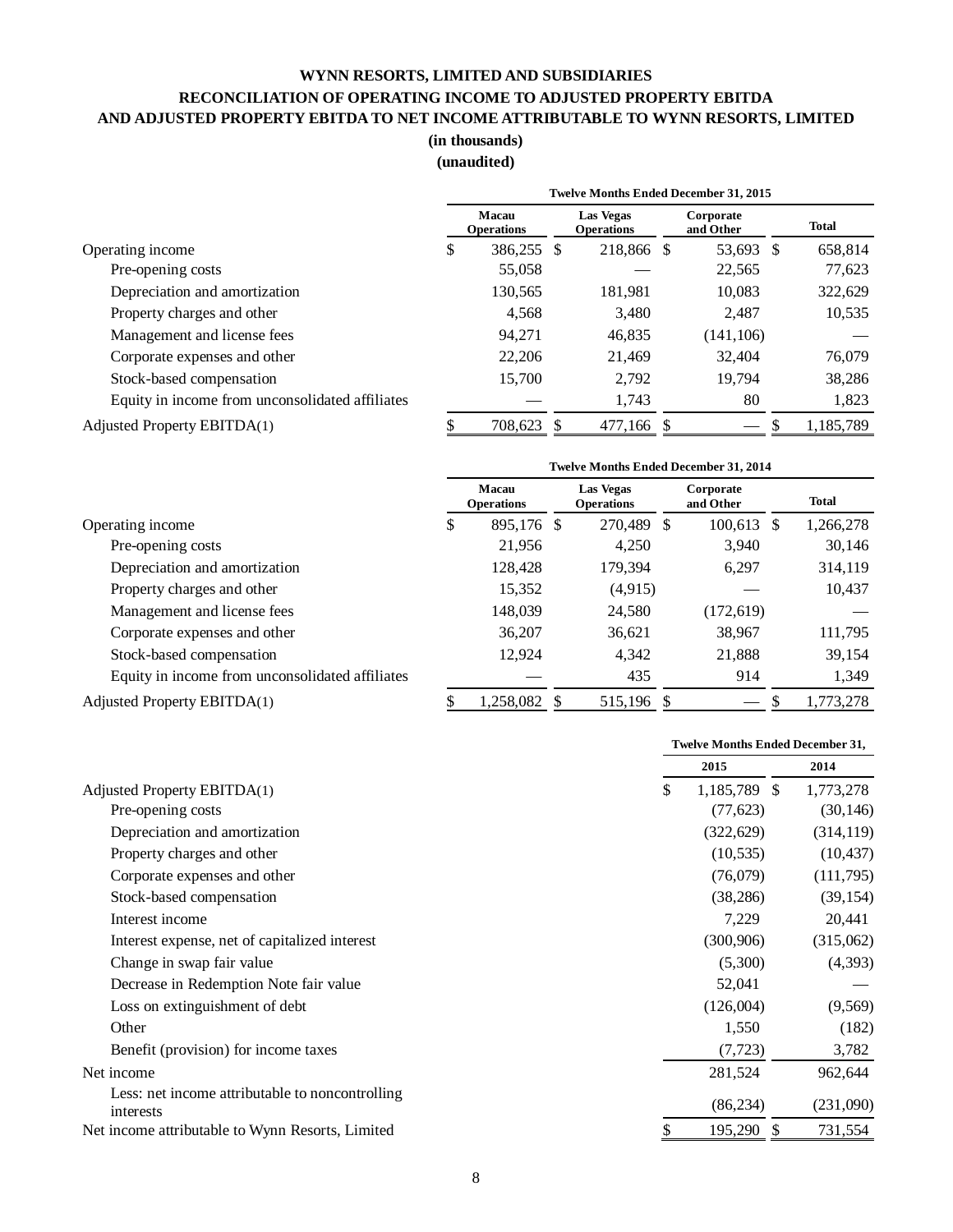# **WYNN RESORTS, LIMITED AND SUBSIDIARIES SUPPLEMENTAL DATA SCHEDULE**

# **(dollars in thousands, except for win per unit per day, ADR and REVPAR)**

|                                       | Three Months Ended December 31, |    | <b>Twelve Months Ended December 31,</b> |                  |              |             |
|---------------------------------------|---------------------------------|----|-----------------------------------------|------------------|--------------|-------------|
|                                       | 2015                            |    | 2014                                    | 2015             |              | 2014        |
| <b>Macau Operations:</b>              |                                 |    |                                         |                  |              |             |
| <b>VIP</b>                            |                                 |    |                                         |                  |              |             |
| Average number of table games         | 192                             |    | 244                                     | 230              |              | 259         |
| VIP turnover                          | \$<br>13,033,946                | \$ | 20,653,190                              | \$<br>57,917,060 | \$           | 108,077,342 |
| Table games win                       | \$<br>339,033                   | \$ | 578,898                                 | \$<br>1,659,683  | \$           | 3,051,046   |
| VIP win as a % of turnover            | 2.60%                           |    | 2.80%                                   | 2.87%            |              | 2.82%       |
| Table games win per unit per day (a)  | \$<br>19,159                    | \$ | 25,807                                  | \$<br>19,785     | \$           | 32,258      |
| <b>Mass market</b>                    |                                 |    |                                         |                  |              |             |
| Average number of table games         | 249                             |    | 202                                     | 228              |              | 202         |
| Table drop (b)                        | \$<br>1,185,535                 | \$ | 1,330,694                               | \$<br>4,857,804  | \$           | 5,517,382   |
| Table games win                       | \$<br>228,581                   | \$ | 249,021                                 | \$<br>951,458    | $\mathbb{S}$ | 1,187,997   |
| Table games win %                     | 19.3%                           |    | 18.7%                                   | 19.6%            |              | 21.5%       |
| Table games win per unit per day (a)  | \$<br>9,965                     | \$ | 13,434                                  | \$<br>11,431     | \$           | 16,154      |
| Average number of slot machines       | 737                             |    | 666                                     | 708              |              | 679         |
| Slot machine handle                   | \$<br>1,069,297                 | \$ | 1,122,510                               | \$<br>3,961,115  | \$           | 5,415,127   |
| Slot machine win                      | \$<br>50,373                    | \$ | 55,860                                  | \$<br>191,164    | \$           | 264,763     |
| Slot machine win per unit per day (c) | \$<br>743                       | \$ | 912                                     | \$<br>740        | \$           | 1,068       |
| <b>Room statistics</b>                |                                 |    |                                         |                  |              |             |
| Occupancy                             | 96.3%                           |    | 98.6%                                   | 96.5%            |              | 98.4%       |
| $ADR$ $(d)$                           | \$<br>323                       | \$ | 332                                     | \$<br>323        | \$           | 333         |
| REVPAR (e)                            | \$<br>311                       | \$ | 328                                     | \$<br>312        | \$           | 327         |
| <b>Las Vegas Operations:</b>          |                                 |    |                                         |                  |              |             |
| Average number of table games         | 228                             |    | 231                                     | 232              |              | 232         |
| Table drop (b)                        | \$<br>485,652                   | \$ | 639,028                                 | \$<br>2,060,189  | \$           | 2,556,452   |
| Table games win                       | \$<br>139,273                   | \$ | 153,247                                 | \$<br>490,920    | \$           | 623,968     |
| Table games win %                     | 28.7%                           |    | 24.0%                                   | 23.8%            |              | 24.4%       |
| Table games win per unit per day (a)  | \$<br>6,651                     | \$ | 7,226                                   | \$<br>5,786      | \$           | 7,354       |
| Average number of slot machines       | 1,882                           |    | 1,864                                   | 1,866            |              | 1,858       |
| Slot machine handle                   | \$<br>730,733                   | \$ | 769,765                                 | \$<br>2,969,327  | \$           | 3,008,563   |
| Slot machine win                      | \$<br>52,585                    | \$ | 47,380                                  | \$<br>206,626    | \$           | 186,458     |
| Slot machine win per unit per day (c) | \$<br>304                       | \$ | 276                                     | \$<br>303        | \$           | 275         |
| <b>Room statistics</b>                |                                 |    |                                         |                  |              |             |
| Occupancy                             | 81.1%                           |    | 82.1%                                   | 85.2%            |              | 86.9%       |
| $ADR$ $(d)$                           | \$<br>292                       | \$ | 271                                     | \$<br>285        | \$           | 274         |
| REVPAR (e)                            | \$<br>237                       | \$ | 222                                     | \$<br>243        | \$           | 238         |